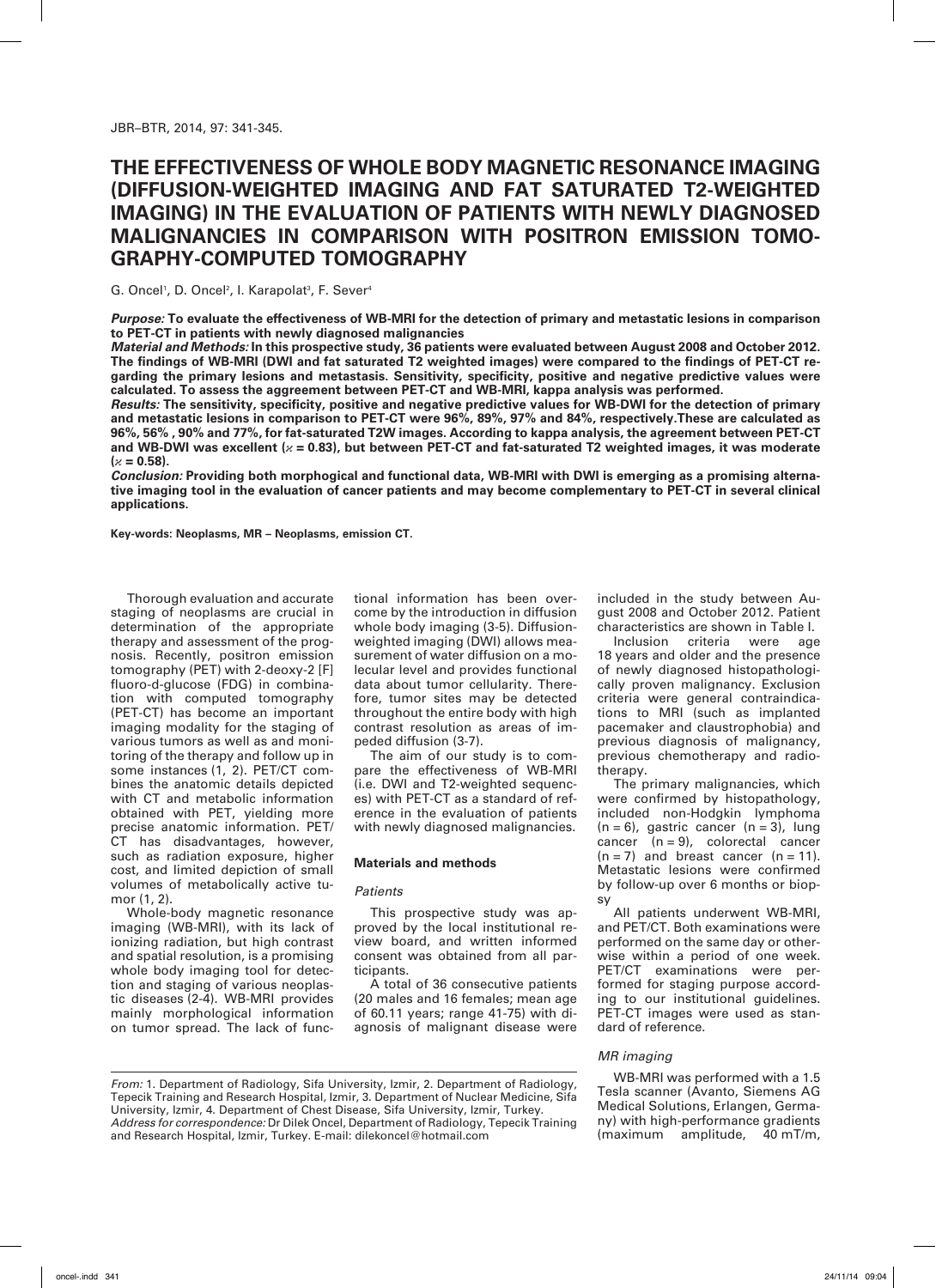| Table I. — Fatient characteristics. |                     |  |  |  |
|-------------------------------------|---------------------|--|--|--|
| Male                                | $n = 20$            |  |  |  |
| Female                              | $n = 16$            |  |  |  |
| Age (mean, range)                   | 60.11 years (41-75) |  |  |  |
| Tumor histopathology                |                     |  |  |  |
| Non-Hodgkin lymphoma                | $n = 6$             |  |  |  |
| Gastric cancer                      | $n = 3$             |  |  |  |
| Lung cancer                         | $n = 9$             |  |  |  |
| Colorectal cancer                   | $n = 7$             |  |  |  |
| Breast cancer                       | $n = 11$            |  |  |  |
| Metastatic lesions                  |                     |  |  |  |
| Lymph node                          | $n = 22$            |  |  |  |
| Liver                               | $n = 8$             |  |  |  |
| Lung                                | $n = 4$             |  |  |  |
| Bone                                | $n = 8$             |  |  |  |
| Adrenal gland                       | $n = 1$             |  |  |  |

*Table I. — Patient characteristics.*

slew rate , 200 mT/m/sec) with the patient in supine, feet-first position on an automatic moving table. Whole body images were obtained in five steps covering the body from head to mid thigh. For signal detection two elements of the spine coil, which are integrated into the patient table, and two elements of a multichannel phased-array surface radiofrequency coil were used.

The whole-body MR imaging protocol consisted of unenhanced T1 weighted turbo field-echo (TFE), fat saturated (STIR) T2-weighted TFE and DW sequences. DW images were acquired using single-shot echo-planar imaging (EPI) sequences with a short inversion time inversion recovery (STIR) pre-pulse for fat suppression, using free-breathing technique on coronal plane. Motion probing gradients (MPGs) in three orthogonal axes were applied for b values 0 and 800 s/mm², with 6 signal sampling average.

The total acquisition time for WB-MRI was approximately 40-45 minutes.

#### *PET-CT imaging*

Data acquisition was performed on a dual-modality PET/CT system (Biograph 6, Siemens AG Medical Solutions, Erlangen, Germany) which provides an in-plane spatial resolution of 4.8 mm, an axial field view of 16.2 cm, and three-dimensional image acquisition. All patients fasted for at least 6 hours before scanning and were tested for normal

glucose levels before intravenous injection of 370-500 MBq (adapted to body weight). of the tracer 18F-FDG Scanning started approximately 60 minutes after injection of the tracer with the patients in a supine position with the arms overhead. First, the CT was acquired from the head to the mid-thigh in cranio-caudal direction during a limited breath-hold to avoid motion-induced artifacts in the area of the diaphragm. Immediately after, PET data were collected in craniocaudal direction with the arms down and normal shallow breathing. FDG PET images were reconstructed using CT data for attenuation correction.

#### *Image interpretation and analysis*

All WB-MR images were analyzed on an external workstation (Leonardo, Siemens AG Medical Solutions, Erlangen, Germany) with by two experienced radiologists (G.O. and D.O, over 10 years of MR experience). Both evaluators were unaware of the results of PET-CT scans. Disagreements were resolved by consensus.Image interpretation regarded the detection of primary disease and assessment of local/distant metastasis.

DW signal was evaluated visually. Any distinct focus with increased signal intensity on WB-DWI at a bvalue of 800 s/mm2 compared to the signal intensity of the surrounding normal tissue (eg, surrounding liver parenchyma in case of malignant liver lesions) or compared to the signal intensity of the background were considered as malignant lesion. ADC values were compared to healthy surrounding tissue. Lymph node involvement was based on morphologic criteria (eg. short axis diameter > 10mm; long axis-to short axis ratio > 1) together with the evidence of increase in signal intensity on DW images. Lymph nodes with increased signal intensity and low ADC values compared to certainly benign regional lymph nodes were considered malignant, even if they were smaller than the region-specific cutoff diameter.

Fat saturated T2W images were evaluated seperately. The interval between the two analyses was at least five days with different orders of evaluation.

PET/CT images were interpreted by an experienced nuclear medicine physician (I.K, with 8 years of experience) blindly and independently. A lesion or lymph node with increased FDG uptake in comparison with the surrounding normal tissue was considered positive for malignancy.

### *Statistical analysis*

Statistical analysis was performed with SPSS 15.0 (SPSS Inc., Chicago, IL) for Microsoft Windows. Sensitivity, specificity, positive predictive value (PPV), and negative predictive value (NPV) were calculated for WB-MRI (fat saturated T2W images and DWI, separately). PET-CT was the reference standard.

In addition, to assess the aggreement between PET-CT and WB-MRI datasets (DWI and fat-saturated T2) in the detection primary tumors and metastasis, kappa analysis was performed. According to Landis and Koch (8), a kappa value of 0 indicates poor agreement; 0.01-0.20, slight agreement; 0.21-0.40, fair agreement; 0.41-0.60, moderate agreement; 0.61-0.80, good agreement; and 0.81-1.00, excellent agreement. A p-value of less than 0.05 was considered to indicate a statistically significant difference.

## **Results**

We evaluated 36 patients with newly diagnosed malignancy (6 non-Hodgkin lymphoma, 3 gastric cancer, 9 bronchial cancer, 7 colorectal cancer and 11 breast cancer). In PET-CT examination, in 18 patients, apart from the primary lesions, no metastasis was detected (4 non-Hodgkin lymphoma, 1 gastric cancer, 4 bronchial cancer, 3 colorectal cancer and 6 breast cancer) In the remaining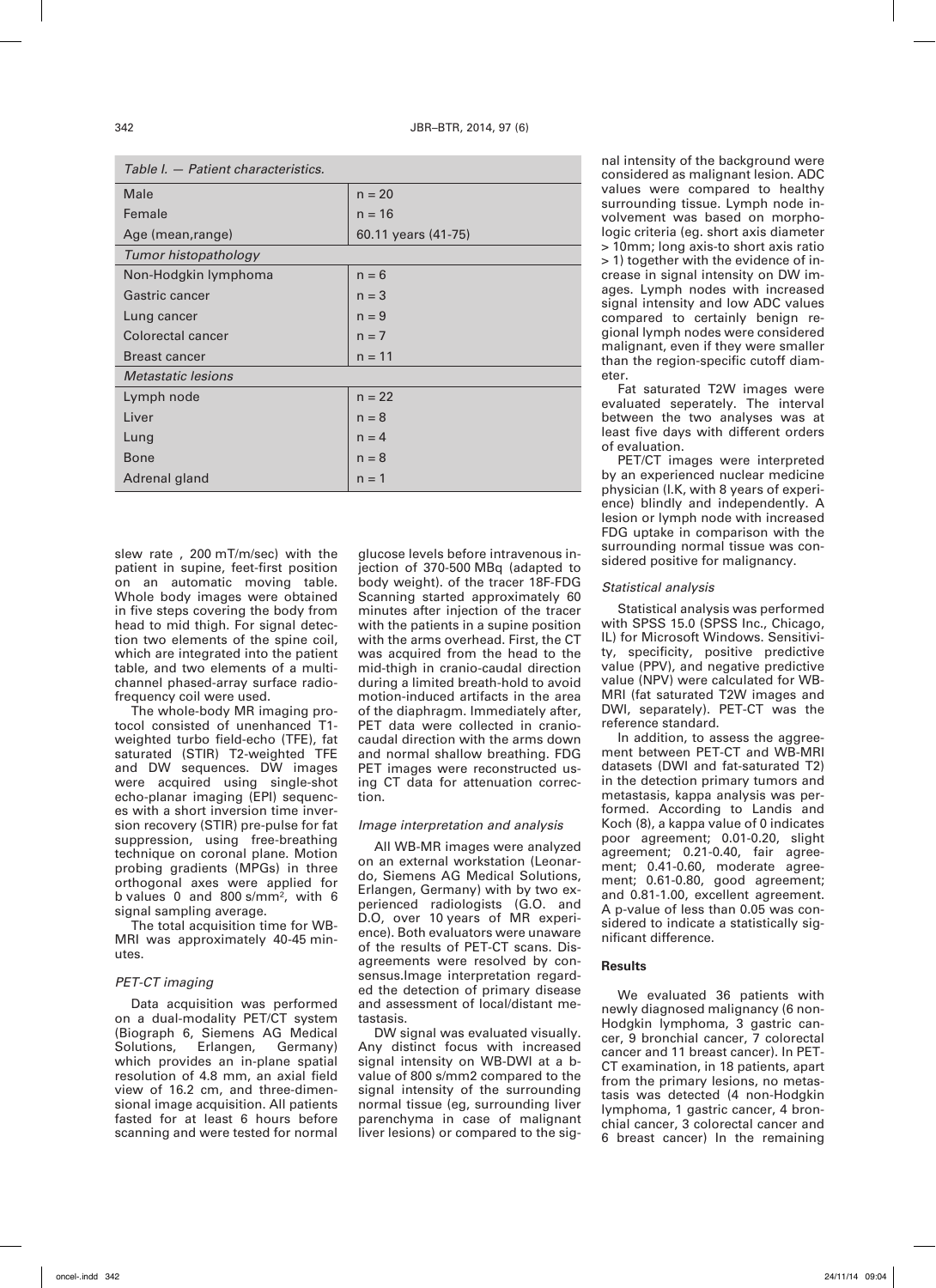



18 patients, a total of 43 metastatic lesions were detected. There was 22 lymph node metastatis, 8 liver metastasis, 4 lung metastasis, 8 bone metastasis and 1 adrenal gland metastasis. Together with the primary lesions, a total of 79 malignant lesions were detected (Table I).

In WB-DWI, all of the primary lesions ( $n = 36$ ) were correctly identi-



*Fig. 1.* — 58-year-old female patient with breast cancer and metastasis in the left iliac bone.

PET-CT image on coronal plane demonstrates pathologic FDG uptake in the left iliac bone. B. DWI in coronal plane shows impeded diffusion in the left iliac bone. C. Fat saturated T2W coronal image demonstrates high signal intensity in the left iliac bone.

fied. 40 of the metastasis were also correctly evaluated (90%- 40/43). There were 3 false negative results. All were metastatic lymph nodes, namely; one mediastinal lymph node metastasis on the same side with the primary lung cancer, one mediastinal lymph node metastasis on the other side with the primary lung cancer and one regional lymph node metastasis in a sigmoid cancer case. There were also 2 false positive lesions which were erroneously evaluated as malignant. These also corresponded to lymph nodes, one regional lymph node in a gastric cancer case and one mediastinal lymph node on the other side with the primary lung cancer.

In fat saturated T2W images, all of the primary lesions  $(n = 36)$  were correctly identified, as well. There were again 3 false negative results and all corresponded to metastatic lymph nodes (one mediastinal lymph node metastasis on the same side with the primary lung cancer, one regional lymph node metastasis in a colon cancer patient and one regional lymph node metastasis in a gastric cancer case. But T2W images demonstrated 8 false positive lesions as malignant. Five of these were lymph nodes (2 axillary lymph nodes in 2 breast cancer cases, one mediastinal lymph node on the same side in a lung cancer case, one mediastinal and one neck lymph nodes (region 3a) in 2 lymphoma patiens), 2 were bone lesions and one was a liver lesion in patients with breast cancer.

According to these results, the sensitivity, specificity, positive and negative predictive values for WB-DWI for the detection of primary and metastatic lesions in patients with newly diagnosed malignancy in comparison to PET-CT were 96%, 89% , 97% and 84%, respectively These are calculated as 96%, 56%, 90% and 77%, respectively for fatsaturated T2W images (Table II).

According to kappa analysis, the agreement between PET-CT and WB-DWI in the detection primary tumors and metastasis was excellent ( $x =$ 0.83). However, it was found to be moderate ( $x = 0.58$ ) between PET-CT and fat-saturated T2 weighted images (Table II).

### **Discussion**

For the detection and staging of malignant lesions as well as for monitoring the response to therapy, along with the morphologic evaluation, functional imaging methods play an important role (9-12). 18F-FDG PET and DWI are both functional imaging modalities and provide a high lesion-to-background contrast, although they are based on completely different biophysical and biochemical mechanisms (9-13).

FDG PET/CT is often regarded as one of the most accurate noninvasive diagnostic tools for whole-body oncologic imaging. Currently available data indicate that combined PET/CT is more sensitive and specific than PET alone. PET/CT combines the anatomic details depicted with

| Table II. – Diagnostic performance of WB-MRI in comparison to PET-CT findings.                                                                                                                                                                                                                                                     |             |             |            |            |                |  |  |
|------------------------------------------------------------------------------------------------------------------------------------------------------------------------------------------------------------------------------------------------------------------------------------------------------------------------------------|-------------|-------------|------------|------------|----------------|--|--|
|                                                                                                                                                                                                                                                                                                                                    | Sensitivity | Specificity | <b>PPV</b> | <b>NPV</b> | kappa analysis |  |  |
| DWI                                                                                                                                                                                                                                                                                                                                | 96%         | 89%         | 97%        | 84%        | $x = 0.83*$    |  |  |
| <b>Fat-sat T2W</b>                                                                                                                                                                                                                                                                                                                 | 96%         | 56%         | 90%        | 77%        | $x = 0.58**$   |  |  |
| DWI: Diffusion weighted imaging<br>Fat-sat T2W: Fat saturated T2 weighted<br>PPV: positive predictive value<br>NPV: negative predictive value<br>$*_\text{X}$ = 0.83 indicates excellent agreement between PET-CT and WB-DWI datasets.<br>$**x = 0.58$ indicates moderate agreement between PET-CT and fat saturated T2W datasets. |             |             |            |            |                |  |  |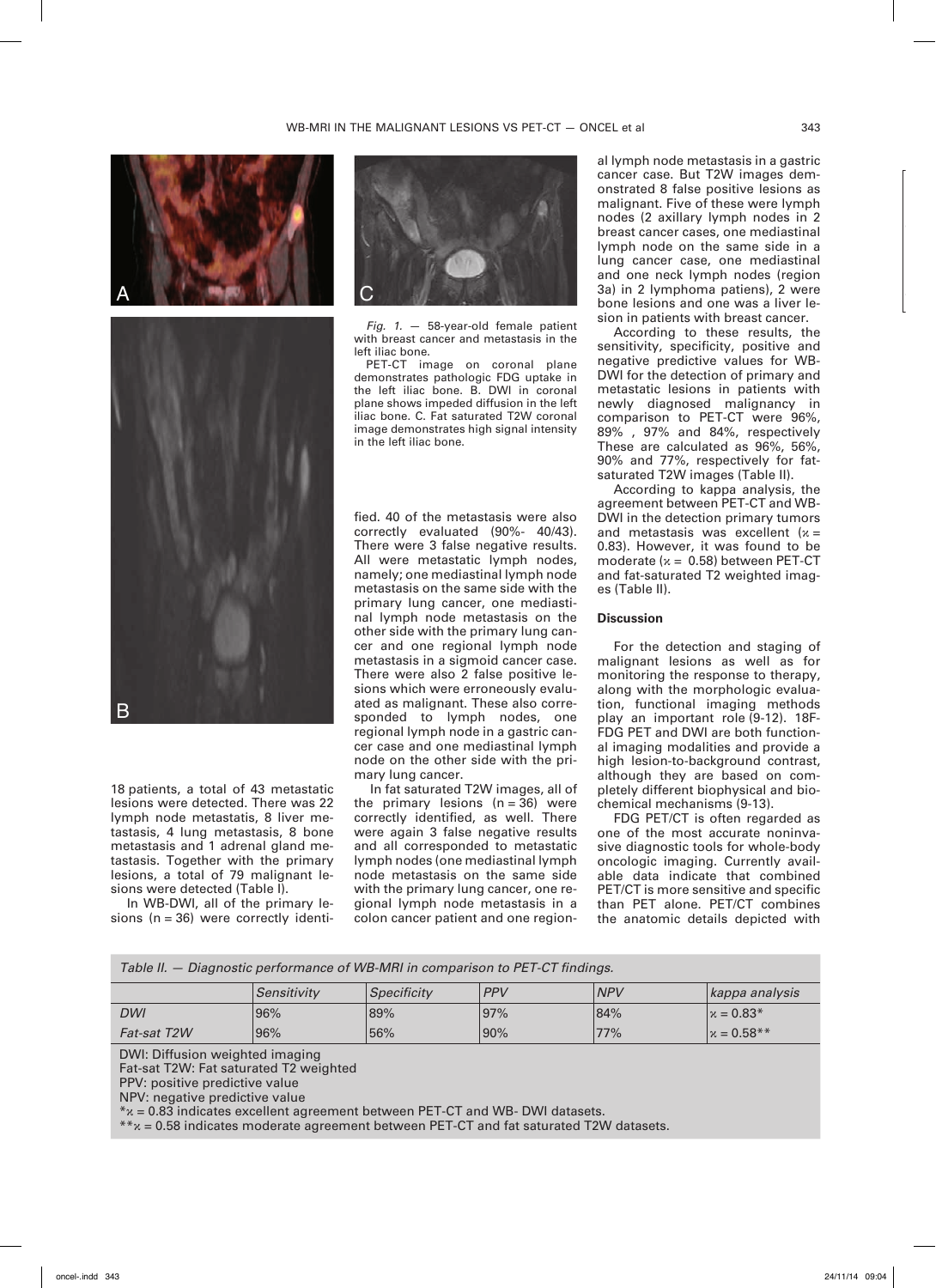





*Fig. 2.* — 57-year-old male patient with primary lung cancer in the right upper lobe with no metastasis. A. PET-CT image on coronal plane demonstrates pathologic FDG uptake in the mass lesion corresponding to primary lung cancer in the right upper lobe. B. DWI in coronal plane shows impeded diffusion in the mass lesion corresponding to primary lung cancer. C. Fat saturated T2W coronal image demonstrates high signal intensity in the mass lesion corresponding to primary lung cancer.

CT and metabolic information obtained with PET, yielding more precise anatomic information(1, 2, 9, 14, 15).

PET/MR is a new technology which is an integrated hybrid scanner performing simultaneous acquisition of PET and MRI. It may help to solve some of the limitations applying to PET/CT as well as providing a new tool for molecular imaging. Due to the absence of ionizing radiation in MRI, PET/MR will reduce the dose associated with the examination substantially by eliminating the radiation dose from the CT. This will be of importance in the handling of pediatric patients, but also adult cancer patients, where the dose from repeated PET/CT scans can sum up to substantial amounts of ionizing radiation. MRI also provides excellent soft tissue differentiation, and in this aspect is considered superior to CT, allowing more precise radiographic measurements of tumor location, size and invasion especially in areas with complex anatomy, such as the head and neck area and in the pelvis. In addition to routine anatomical MR imaging, a variety of MR acquisition sequences are also available which can yield images of biophysical, pathophysiological or functional properties of tissues. Therefore, by combining MRI and PET imaging, a more thorough information about cellularity and biological activity of the tumor can be achieved and the sensitivity and specificity in oncology staging can be improved. PET/MR will, like PET/CT, improve diagnostic power in several clinical scenarios, but the main indication for PET/MR in oncology remains to be defined. Currently, the clinical experience with PET/MR so far is scarce and no clinical indication for PET/MR has been established. The final clinical use of PET/MR in oncology will depend on the outcome of future prospective clinical studies (16-18).

DWI is a functional magnetic resonance technique, sensitive to the microscopic mobility of water (Brownian motion), due to its thermal movement. It is a completely noninvasive sequence, not requiring the administration of contrast medium and derives its image features from differences in the motion of water molecules through intra- and extracellular spaces (3-7) It yields information about the biophysical properties of tissues, such as cell organization and density, microstructure, and microcirculation (3-7)

The clinical application of wholebody MRI-DWI is under active investigation. In recent years, significant improvements in hardware and sequence design like echo-planar imaging (EPI) allow whole-body DWI to be used in daily imaging protocols (3, 4). Consequently, whole body MRI together with DWI has then emerged as an excellent candidate for staging and surveillance of patients with neoplastic disease and many authors have compared FDG-PET/CT and WB-MRI in oncology (9- 13, 19, 20).

Manenti et al in their study of 45 patients, reported that detection rates of malignancy did not differ between WB-MRI with DWI and PET-CT, therefore concluded that WB-MRI with DWI should be considered as alternative tool to conventional whole-body methods for tumor staging and during follow-up in cancer patients (12).

Also Li et al. reported that DWI WB-MRI is a feasible imaging method in oncology, providing comparable results to PET imaging in 30 oncologic patients evaluated (4).

Similarly, in a systematic review Ciliberto et al concluded that; based on the literature findings, WB-MRI seems to be a valid alternative method compared to PET/CT in oncology (20).

In our study, in WB-DWI has high sensitivity and specificity for the detection of primary and

metastatic lesions (96% and 89%) in comparison to PET-CT. All of the false positive  $(n = 3)$  and false negative  $(n = 2)$  results corresponded to lymph nodes.

Regarding the mediastinal lymph nodes, we think that the main reason of misevaluation, either for false positive or false negative results, was motion artefacts due to heart beats and diaphragm movements as DWI is very sensitive to incoherent tissue motion resulting in signal loss. This issue has also been noted in several previous studies (10-13, 20). Combining DWI with cardiac triggering may help to solve the problem of cardiac motion-induced signal loss, although this may increase the imaging time as well (20).

In case of the regional lymph nodes which were erroneously determined, the main reason was thought to be low anatomical resolution along with the partial volumeaveraging effects, which may have hampered the differentiation of the lymph nodes from the primary lesion itself.

Fat saturated T2W images has the same high sensitivity for the detection of primary and metastatic